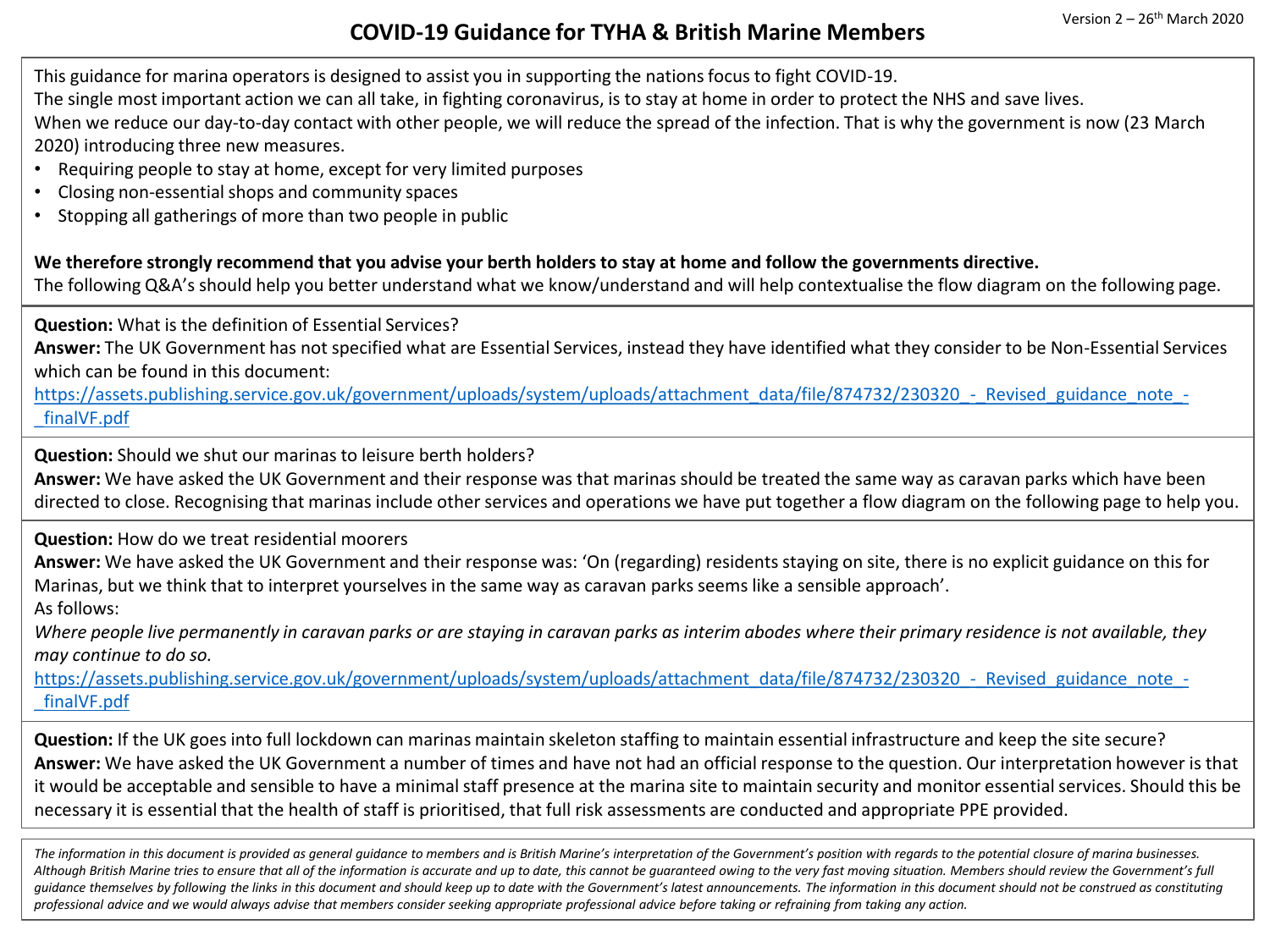

\* Follow the governments guidance:<https://www.gov.uk/government/publications/guidance-to-employers-and-businesses-about-covid-19>